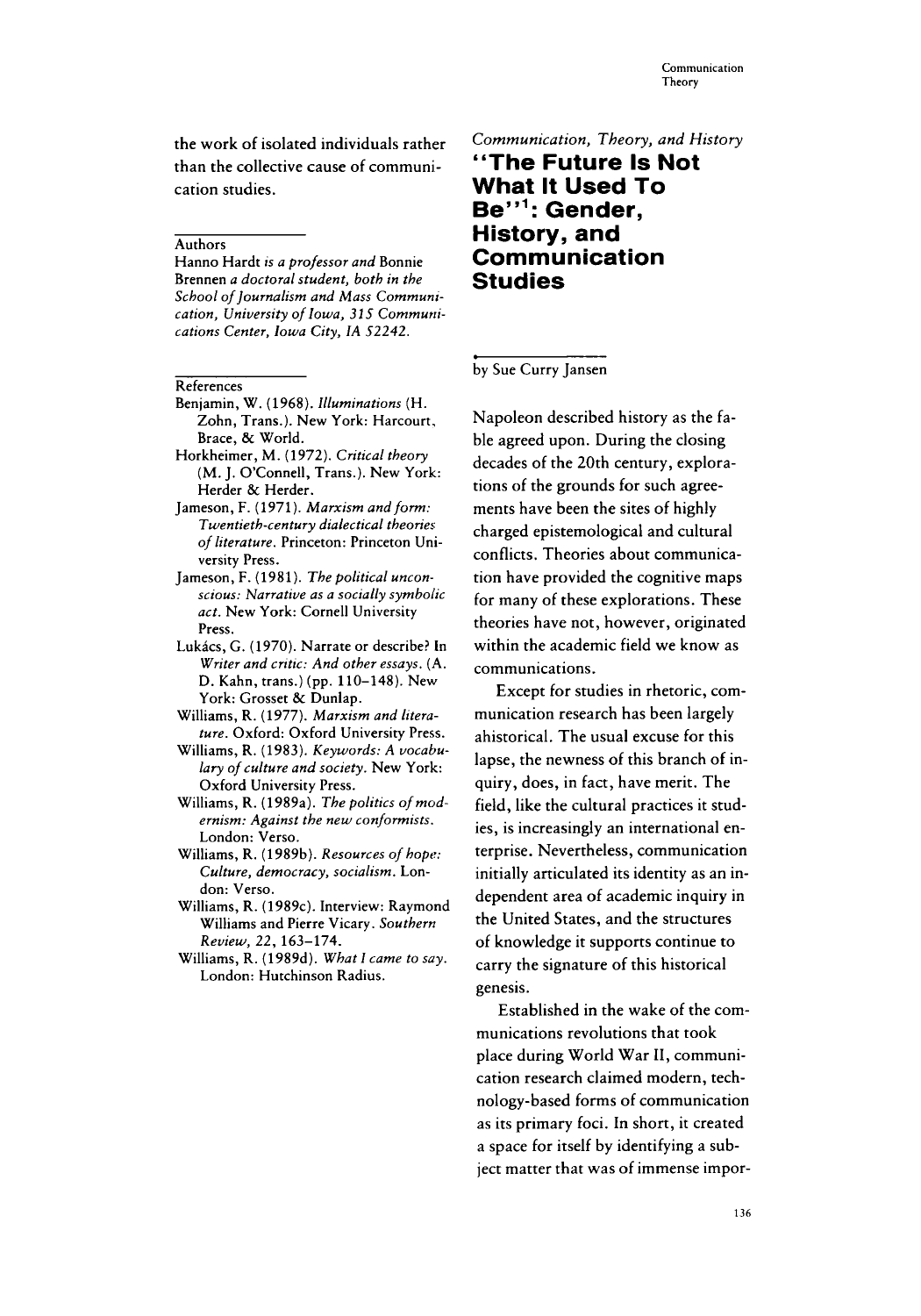tance to the postwar **U.S.** economy and society but of marginal interest to traditional academic disciplines.

This strategic move situated communication research within the categories and the historically dependent structures of thought of what Henry Luce, the publisher, had heralded in **1942** as "the American century." It defined a set of contemporary Western artifacts and cultural practices as the subject of communication research and invested its methodological commitments in the then current understandings of the nature of empirical inquiry. This positioning did not merely predispose the field to historical and cultural myopia, it came close to mandating it.

Yet, communication-even contemporary forms of communicationcannot be understood without understanding history. Mary Mander **(1983)** strongly underscores this point when she asserts:

**At the heart** of **communication, however defined, is the fact that it is mediated. Because all communication is mediated, the nature** of **communication is necessarily** con**nected to historically dependent dispositions. (p. 12)** 

# *Recovering History: Communication as Situated Knowledge*

Ironically, communication research achieved academic legitimacy by securing its claims in empiricism at precisely the historical juncture when scholars in more established disciplines were beginning to discover that empirical claims are themselves "speech acts" (Searle, **1969)** and that these speech acts are socially and culturally "situated" (Haraway, **1988)** 

forms of communication. The **so**called "communicative turn" (Habermas, **1971)** within epistemology has yet to be fully acknowledged, appreciated, absorbed, or accommodated by the domain assumptions of communication research.

Where the field of communications has been responsive to these developments, it has usually been in ways that continue to support impoverished conceptions of history. Thus, for example, Michel Foucault's **(1970, 1977, 1978)** concept of "discourse," which recognizes that knowledge and knowers are always constructed within, and indelibly marked by, a field of power relations, has gained currency in communications. There have, however, been few reflexive explorations of the ways this idea radically challenges conventional/textbook understandings of disciplinary histories and research practices- including the history and practice of communication research.

ther, how many of **us** have seriously considered the methodological problems that the concept of historical discontinuity or "rupture" poses? Foucault **(1970)** not only contends that the categories with which we know, think, and make sense-both as scholars and ordinary citizens- are historically and culturally dependent dispositions; he also points out that these dispositions can be radically disjunctive. He uses a by now very familiar quotation from a Chinese encyclopedia to illustrate this phenomenon.' He cites this example to demonstrate not only the "exotic charm of another system of thought" but also "the limitation of our own" and "the stark impossibility [for **us]** of thinking that" (p. xv). Pressing the Foucault example fur-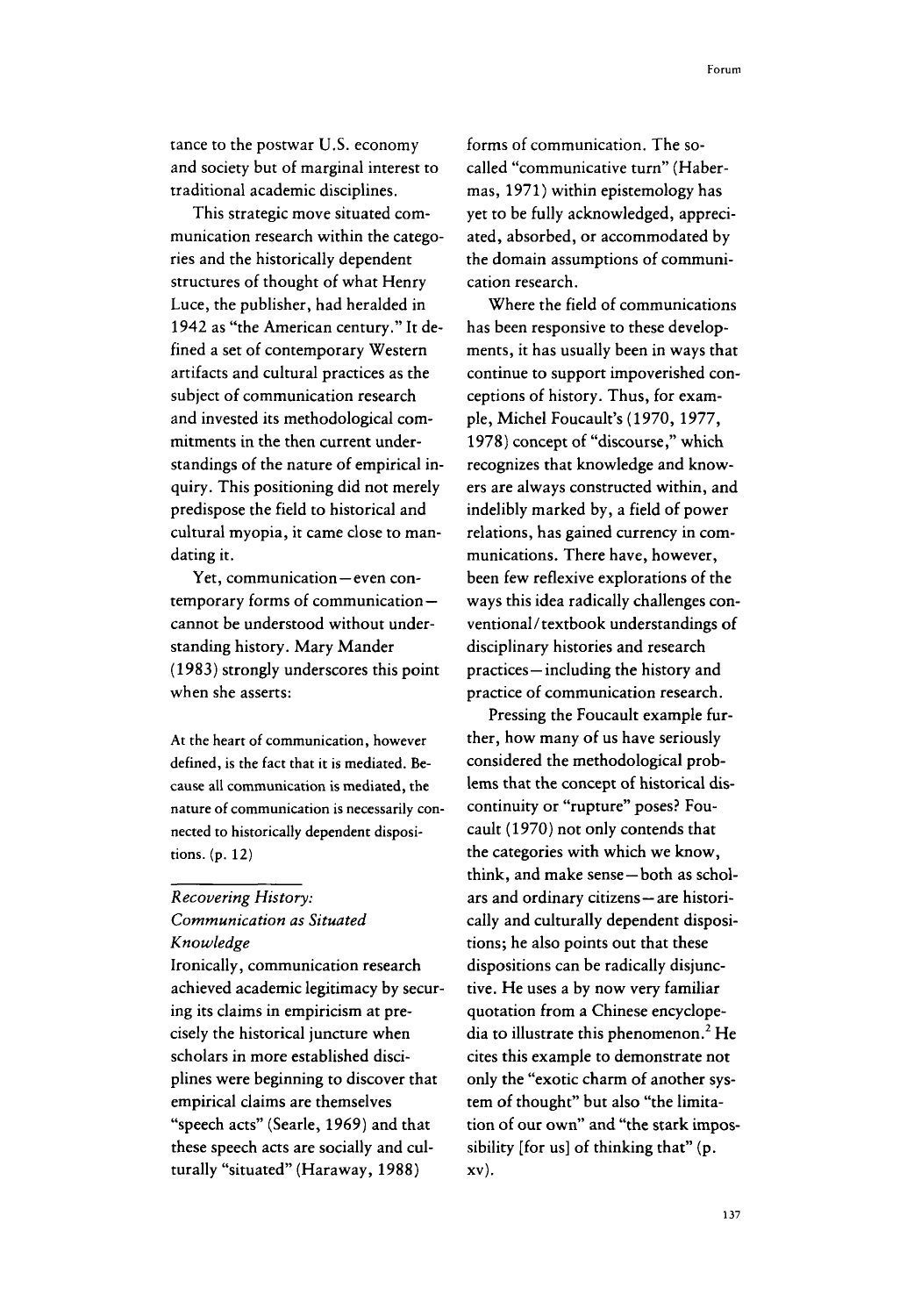Awareness of "that" has become a tenet of cultural and postcolonial studies in our field. This is an advance. Yet, too often, this awareness has generated pat validations of "difference" that offer easy excuses for relativism. These have, in turn, created a ready arsenal of stock charges of "essentialism" and "reductionism" that are levied against anyone who presses researchers to do the very hard, systematic, and disciplined historical and sociological work necessary to make some, albeit always incomplete, sense of "that." Without this work, each of us will remain incarcerated in "her own zoo," to use Trinh **T.** Minh-ha's metaphor (cited by Haraway, **1991;**  see also Trinh, **1989,** pp. **80-86).**  When this happens, all possibilities of developing rational models of intergroup communication and coalition politics are foreclosed.

ship (Trinh, **1989)** that results from the unreflexive valorization of historical discontinuity and cultural difference ensures that communications will remain "a field of isolated islands of thought" (Rogers, **1989).** It also excuses its practitioners from participation in the very difficult, conflict-laden dialogues that are a necessary prologue to articulating ways of knowing that are no longer secured in categories and logics of domination and submission. The apartheid approach to scholar-

The remainder of this essay focuses on some of the ways the new feminist epistemologies can be seen as marking radical breaks with conventional, empirical conceptions of science and communication. I will use this exposition to try to show why most attempts (including friendly attempts) to integrate feminist perspectives within mainstream research programs and publications fail, and suggest some possible avenues for re-marking this impasse as a site of discovery rather than conceding it as a point of terminus for dialogues within the field of communications.

*Losing History in the Translation: The Communication Question in Feminism, the Feminist Question in Communication Studies*  Like the Chinese encyclopedia, new feminist epistemologies and theories of communication weave together categories, concepts, and cultural practices that are impossible to think within the Baconian and Cartesian methodologies that have provided the warrant for empirical studies in social science. To be sure these empirical methodologies have always functioned more as ideology than as practical recipes for conducting scientific research (Latour, **1987;** Woolgar, **1988).** 

thinkable is the forthright assertion that the discourses of science are not only manmade, but that the epistemologies and the theories of knowledge that produced these discourses are **sys**tematically skewed by both Euro- and androcentric interpretive and textual practices. Or, to put it in the term of Mander's **(1983)** proposition: the rules governing the communications that comprise scientific talk and texts have been secured by the historically dependent dispositions of a select group of well-educated Western men. What makes the feminist claims un-

According to the feminist view, then, the substantive claims of science are neither "neutral" nor "neutered" (MacKinnon, **1982).** To the contrary, feminist epistemologies treat the forms of "objectivity" science has valorized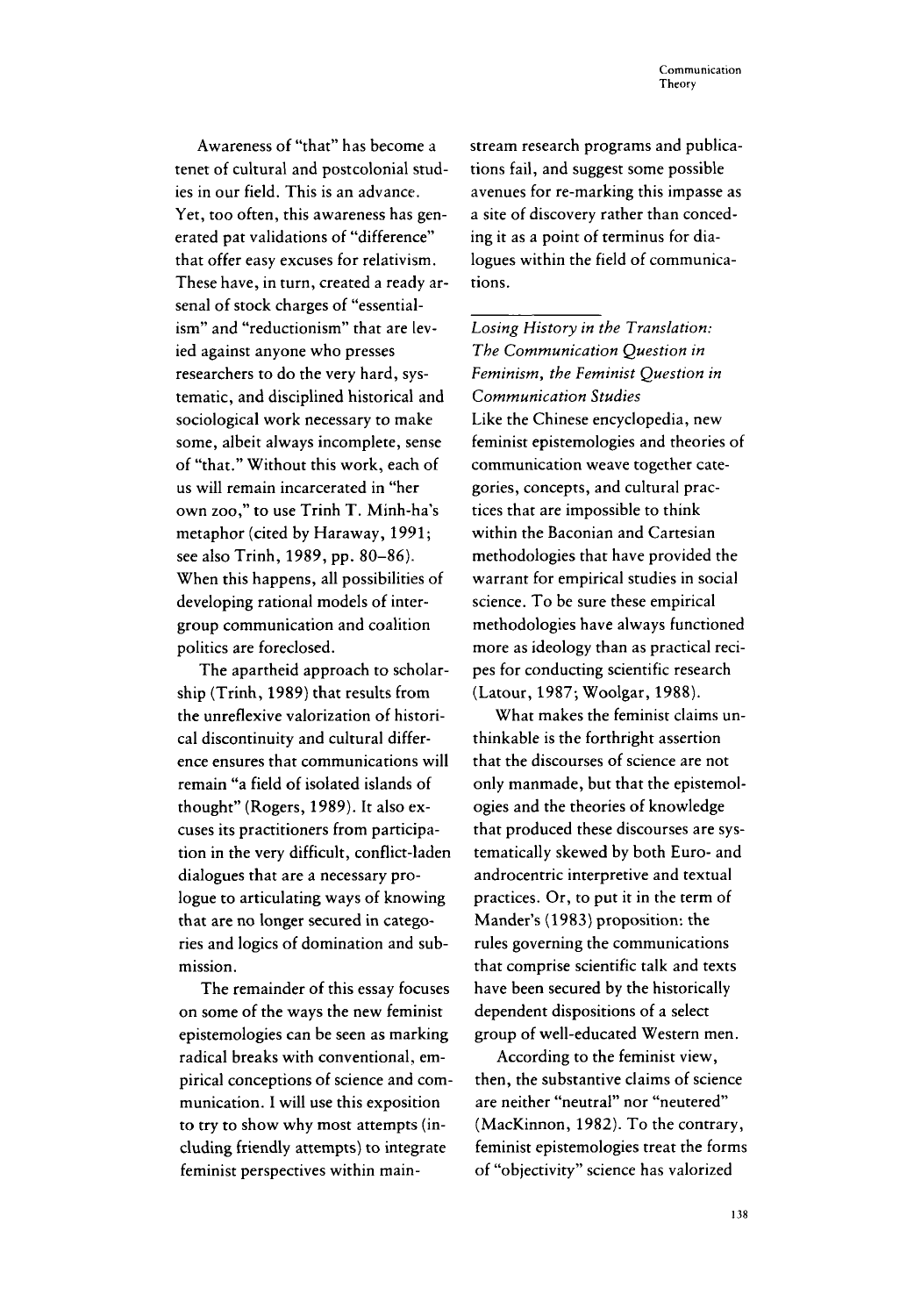as contingent cultural artifacts: artifacts that were crafted by formalizing and codifying the subjective views of the men who participated in the founding conversations of modem science. Feminists have identified some of the gendered practices that shaped these artifacts. First, women were excluded from science at its inception. This was, in part, a strategic move that was designed to distance the powders and potions of scientists from those of the womanly arts of herbal medicine and witchcraft, and thereby protect scientists from the bloody Inquisition that swept Europe during the formative years of the scientific revolution (Easlea, **1983;** Merchant, **1980;** Trevor-Roper, **1969).** Second, modern science marked this distance by securing its vision in highly sexualized and sexist metaphors: instrumental metaphors that characterized nature as a woman and recommended her dominationeven, in Bacon's graphic hyberbole, her "rape" (Keller, **1985;** Merchant, **1980).** Third, the categories of Westem science emphasize discrete boundaries, hierarchies, binary logics, and abstractions that, paradoxically, support both disembodied and homoerotic patterns of thinking and writing about natural phenomena (Bordo, **1986;** Keller, **1985;** Noble, **1992;**  Rose, **1983).** 

Feminist accounts of the history and cultural practices of science partially overlap and converge with accounts of the scientific enterprise that have been independently arrived at by sociologists and historians of science (Easlea, **1983;** Hillman, **1972;** Latour, **1987).** The feminist project is not, however, merely an analytical or critical endeavor. To the contrary, it is committed to social change: to radical

revision and re-creation of the terms and fields of power relations that provide the auspices for the discourses of science and history.

that the discoveries or the laws of the Sciences of Man are invalid or obsolete. It does, however, claim that these sciences are not only partial but also incomplete. For this reason, feminist epistemologies patently reject all strategies for redressing this partiality that do anything less than undertake a comprehensive revision of existing categories and structures of knowledge (Harding, **1991, 1992).3**  Feminist revisionism does not claim

knowledge in science and history contain no terms and few spaces for thinking "that." And, that is why these structures cannot support integration of feminist ideas within existing paradigms and definitions of the problematics of communication studies. Yet, established structures of

In contrast to the "view from nowhere" that the epistemics of Baconian and Cartesian objectivity support, feminist epistemologies recognize that all forms of knowledge, including the disciplined knowledges of the academy, are, in Donna Haraway's **(1 988)**  terms, "situated knowledges": knowledges that are historically, culturally, and linguistically mediated, finite, and secured within, although not necessary homologous with, a field of power relations. This recognition does not necessitate an embrace of relativism. To the contrary, it is the first move in what Haraway **(1988)** describes as a "no-nonsense commitment" to the hard work necessary to provide "rational," "objective," and "faithful accounts of a 'real' world" (p. **579)** that can be partially shared and that are "friendly to earthwide proj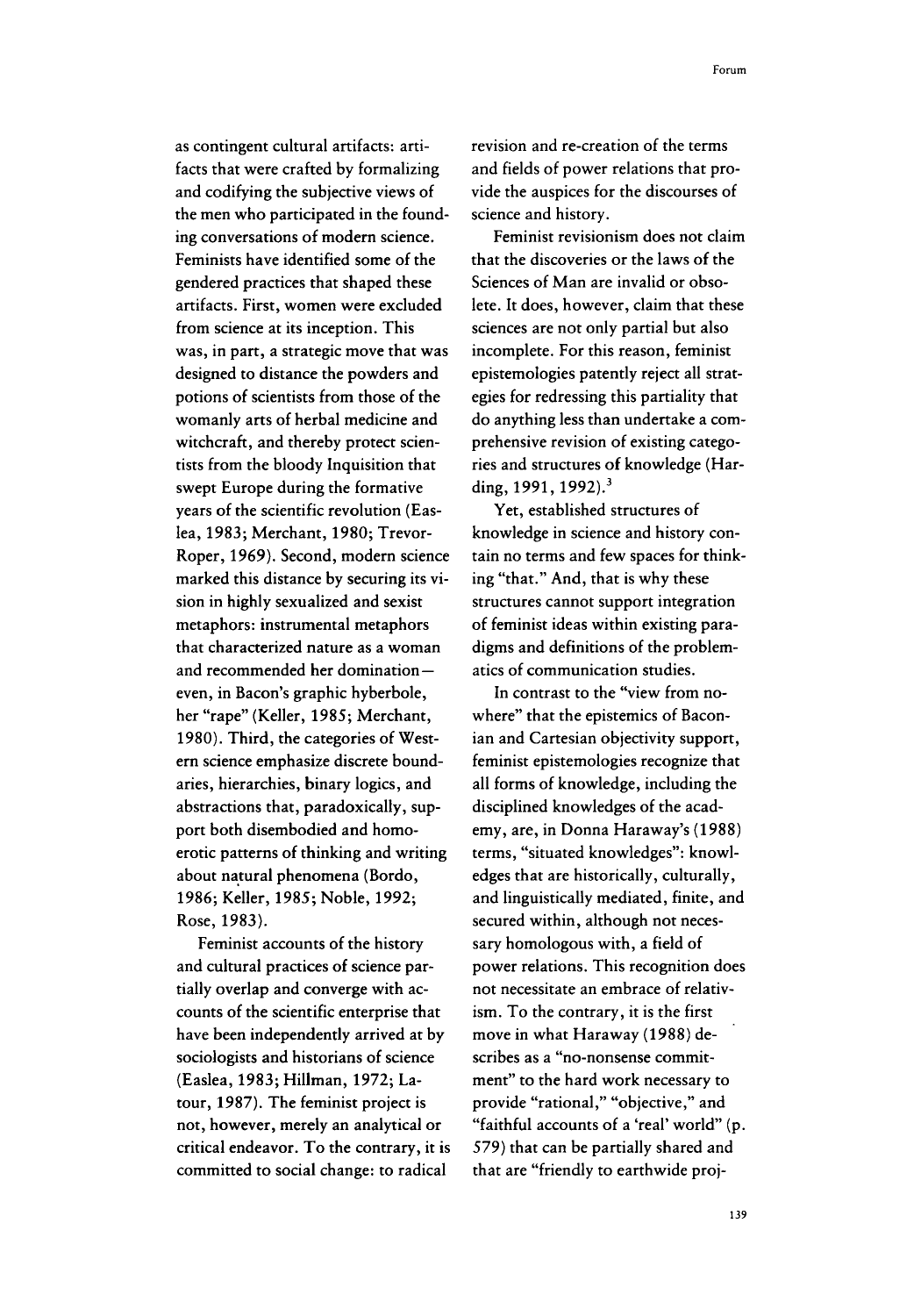ects of finite freedom, adequate material abundance, modest meaning of suffering, and limited happiness" (p. **579).** 

Contra Foucault's theory of mediation, however, feminist epistemologies do not assume that all roads to resistance and emancipation are blocked by hegemonic discursive practices. Increasingly they recognize that Foucault's concept of "discourse," like Bacon's and Descartes' concepts of "objectivity," failed to adequately account for its own vantage point: the situation of its own production.

Foucault's "data," the texts and expert claims that he used to expose the panoptic disciplining of modern forms of authority and sexuality, were situated within the epistemic of what Nancy Hartsock **(1981)** calls "abstracted masculinity." Consequently, a sociologically informed feminist epistemological position supports Jiirgen Habermas's **(1981)** indictment of Foucault as a "young conservative," although not only or fully on the charges specified by Habermas, whose own theory **of** emancipatory communication is also punctuated by gendered "blindspots" (Fraser, **1989;** Jansen, **1989).** 

Dorothy Smith **(1987)** implicitly recognizes Foucault's (and philosophy's) androcentric positioning when she reinterprets his concept of "discourse" from a sociological perspective:

because we are talking sociology, not philosophy, we want to address discourse as a conversation mediated by texts, that is, **not**  a matter of statements alone but of actual on-going practices and sites of practices, the material forms of texts (journals, reviews, books, conferences, classrooms, laboratories, etc.), the methods of producing texts, the reputational and status structures, the organization of powers intersecting with other relations of ruling in state agencies, universities, professional organizations, and the like. Attention to discourse as socially organized does not discard or invalidate the statements, conventions, and knowledges that its texts bear. Rather texts are understood as embedded in and organizing relations among subjects active in the discourse. **We** *are talking then about actual people entering into actual relations with one another* [emphasis added]. (p. **210)** 

Smith reminds us that "the actual people entering into actual relations with one another" in the laboratories, seminars, government offices, and publishing houses that produced Foucauldian "discourses" were (and are) primarily, although not exclusively, male and that these men operate within a gendered field of power relations that is based upon a complex dialectic of "dominance" and "submission ."

ual rather than the gendered constituents of the anatomy of power relations, he was unable to gain access to a persistent site of tension, conflict, and sometimes resistance to hegemonic discourse: women's cultures or "ways of knowing" (Belenkey, Clinchy, Goldberger & Mattuck, **1986;** Combahee River Collective, **1977/1982;** Gilligan, **1982;** Smith-Rosenberg, **1985).** The specific contents and artifacts of these sub- or "residual" (Williams, **1980)** cultures have generally been of marginal interest to male institutions and disciplinary practices. Consequently, they have retained significant diversity across ethnic, religious, color, and class lines Since Foucault attended to the sex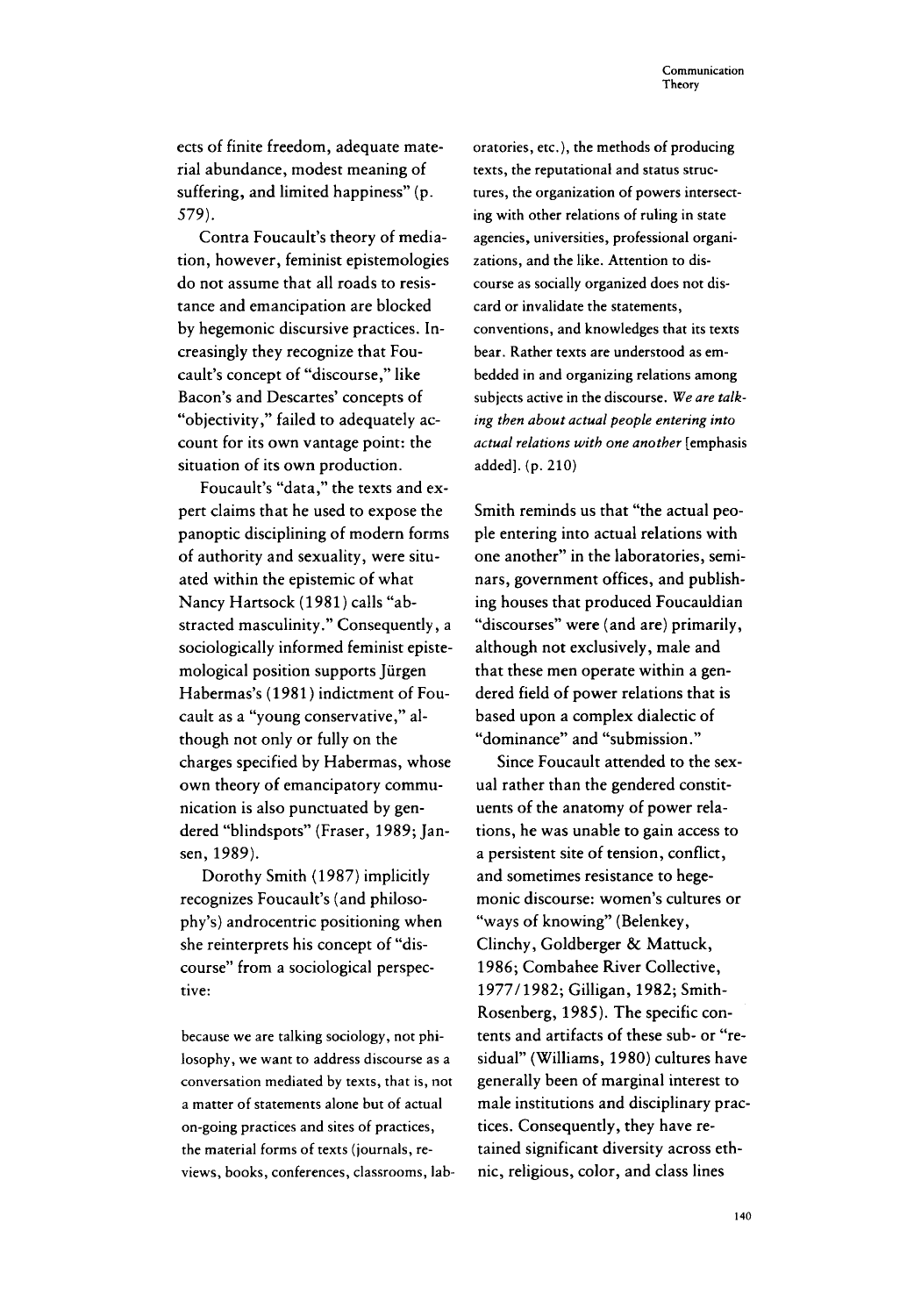even within Western industrial societies. Unlike the disciplined, homogenized, and commodified values, practices, and artifacts of the dominant/ male culture, "woman" is still, as Luce Irigaray **(1980),** put it, the "sex which is not one."

When women are represented within the discourses of abstracted masculinity (and they often are), it is as "the sex" $-$  the marked category $-$ in the field of power relations.<sup>4</sup> These representations usually define women in essentialized and heterosexist terms based upon the roles they play in men's lives as sexual partners, wombs, and nurturers.

These representations leave much of women's experience "hidden from history" (Connell, **1987;** Rowbotham, **1974).** What is hidden from the disciplined discourses of abstracted masculinity, including Foucault's corpus, is

**the experience of spinsters, lesbians, unionists, prostitutes, madwomen, rebels and maiden aunts, manual workers, midwives and witches. And what is involved in radical sexual politics, in one of its dimensions, is precisely a reassertion and recovery of marginalized forms of femininity in the experience of groups like these. (Connell, 1987, p. 188)** 

Since Foucault **(1977)** ascribes special epistemological status to the outlaw- "the condemned man"- who, he claims, represents "the symmetrical, inverted figure of the king" in the "darkest region of the field of political power-relations" (p. **29),** his disinterest in marginalized forms of femininity is especially telling. It is androcentric if not overtly misogynist.

Also hidden, or erased, from the historical archives are adequate accounts of the contributions women have made to the development of the disciplines either by attending to the material needs of scientists and scholars (Rose, **1983)** or by acting as silent partners in the research process (Sayre, **1975).** Recent speculation about the role Einstein's first wife may have played in developing the special theory of relativity is just one, albeit dramatic, example of this kind of gap in the official archives of science. A more prosaic but pervasive example of women scholars hidden from history, including the history of communications, is the two person academic career in which wives, cast as silent partners, function as researchers, typists, editors, and sometimes ghost writers. Such careers were very common in the United States after World War **11,**  when academic women, like their working-class sister, Rosie the Riveter, were dismissed from their positions en masse to make room for men returning from the military and warrelated government work.

Moreover, the historical eraser rubs both ways. When, for example, the history and cultural practices of science are apprehended through the lens of "abstracted masculinity," the absence of women from the laboratory or research team is routinely taken to mean gendered behavior is also absent. That is, abstracted masculinity cultivates the peculiar conclusion that male institutions are not gendered institutions. It allows scholars like Steve Shapin **(1991),** co-author of *Leviathan and the Air-Pump: Hobbes, Boyle, and the Experimental Life*  **(1985),** and others to maintain, for instance, that gender is not relevant to explaining Boyle's science because it was a "gentlemen's" activity, and that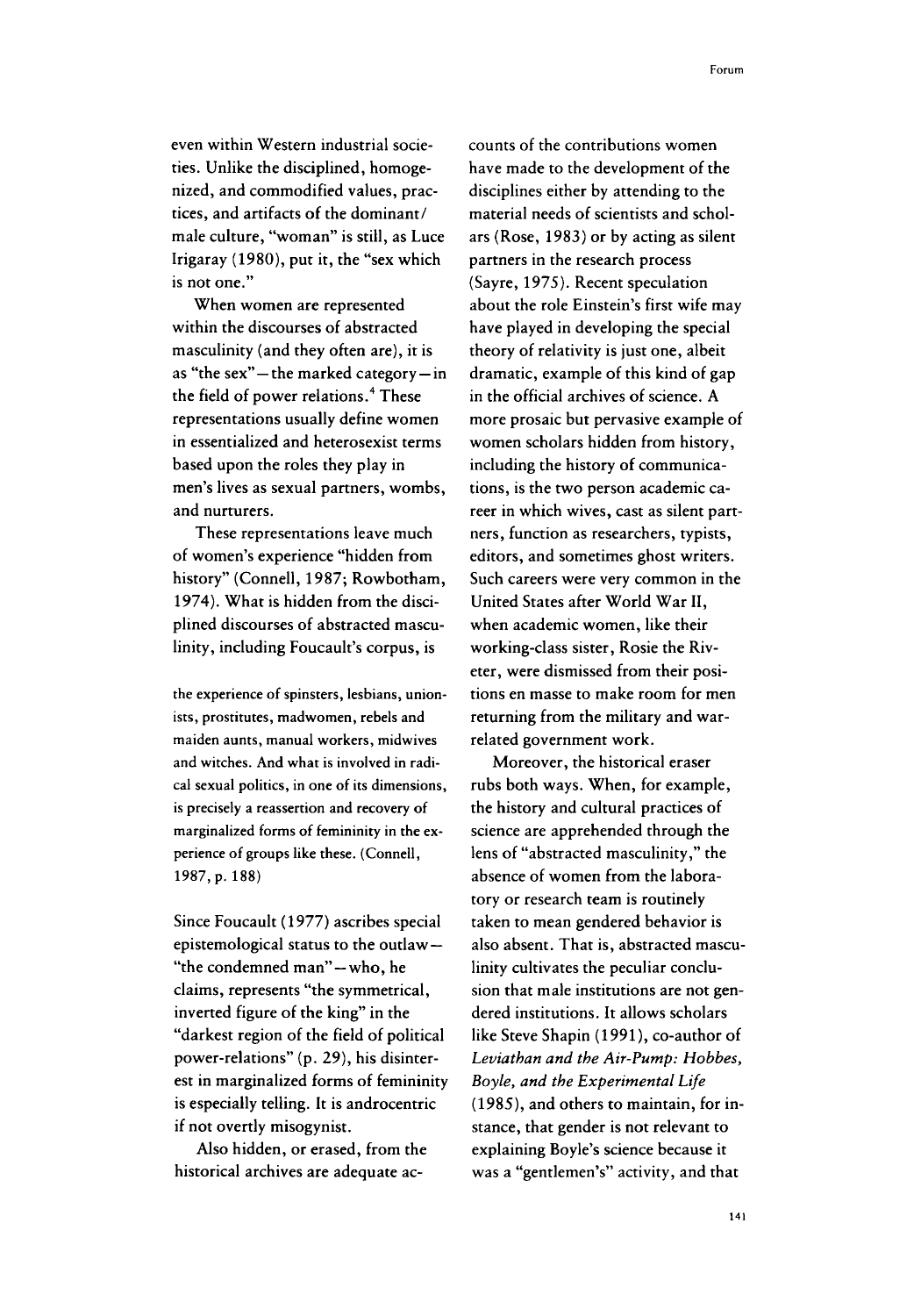therefore gender is not a significant variable for studying the formative texts of modern science.<sup>5</sup>

In contrast, feminist epistemologies conceive of the absence of women from the laboratories, research teams, public forums, and archives of science as decisive markers of gendered terrain. Thus, for example, science, technology, war, and sport are usually conceived of as homosocial and sometimes homoerotic institutions within feminist research protocols (Cohn, 1987; Hacker, 1989; Keller, 1985; Reardon, 1985; Sabo & Jansen, 1992; Sabo & Panepinto, 1990). Recent feminist research in communications indicates that news, information science, and certain other research venues are also illuminated by viewing them as sites of gendered knowledges (Jansen, 1989; Rakow & Kranich, 1991).

In sum, feminist epistemologies assume that gender is a crucial constituent for the analysis of all fields of power relations and all disciplined subjects and structures of knowledge.<sup>6</sup> This assumption mandates radically new ways of conceiving, legitimating, and building structures of power and knowledge.

# *The ''Brave New World" of Communication Studies*

Communication research is peculiarly positioned in relationship to gender studies. Empirical research in the field has confirmed gender based differences in taste cultures, audience responses, conversational behavior, decision making processes, leadership styles, voting and consumer behaviors, and much more. Gender is therefore well established as an important variable for most forms of research in the field.

Empirical social science research methodologies produced these findings. In the 1970s and early 1980s feminists interpreted such findings as evidence of patriarchal domination and incorporated them in briefs for reform in both science and society. In the past decade, however, as Sandra Harding (1986) points out, feminist empiricism has discovered that gender is not merely an important variable in explaining social behavior, it is the difference that makes a difference. This discovery not only radically altered the future of feminist research, it also transformed the ways feminist sociologists and historians conceive of the past.

Moreover, this discovery is producing a body of research that is increasingly exercising influence beyond feminism.' This research is demonstrating that gender is a primary constituent of the anatomy of all forms of power and knowledge. So that, for example, if we want to study the structures, processes, and achievements of Plato's academy, the Crusades, the medieval monastery, the Royal Academy, or the National Football League, we must consider and examine the exclusion of women as a constitutive, gendered behavior rather than an incidental practice of these bodies,

This move opens up what Stuart Hall describes as a "brave new world" for researchers: one that radically alters the topography of knowledge. According to Hall (1988), a "revolution in thinking" follows

in the wake of the recognition that *all* social practices and forms of domination-including the politics of the Left-are always inscribed in and to some extent secured by sexual identity and positioning. If we don't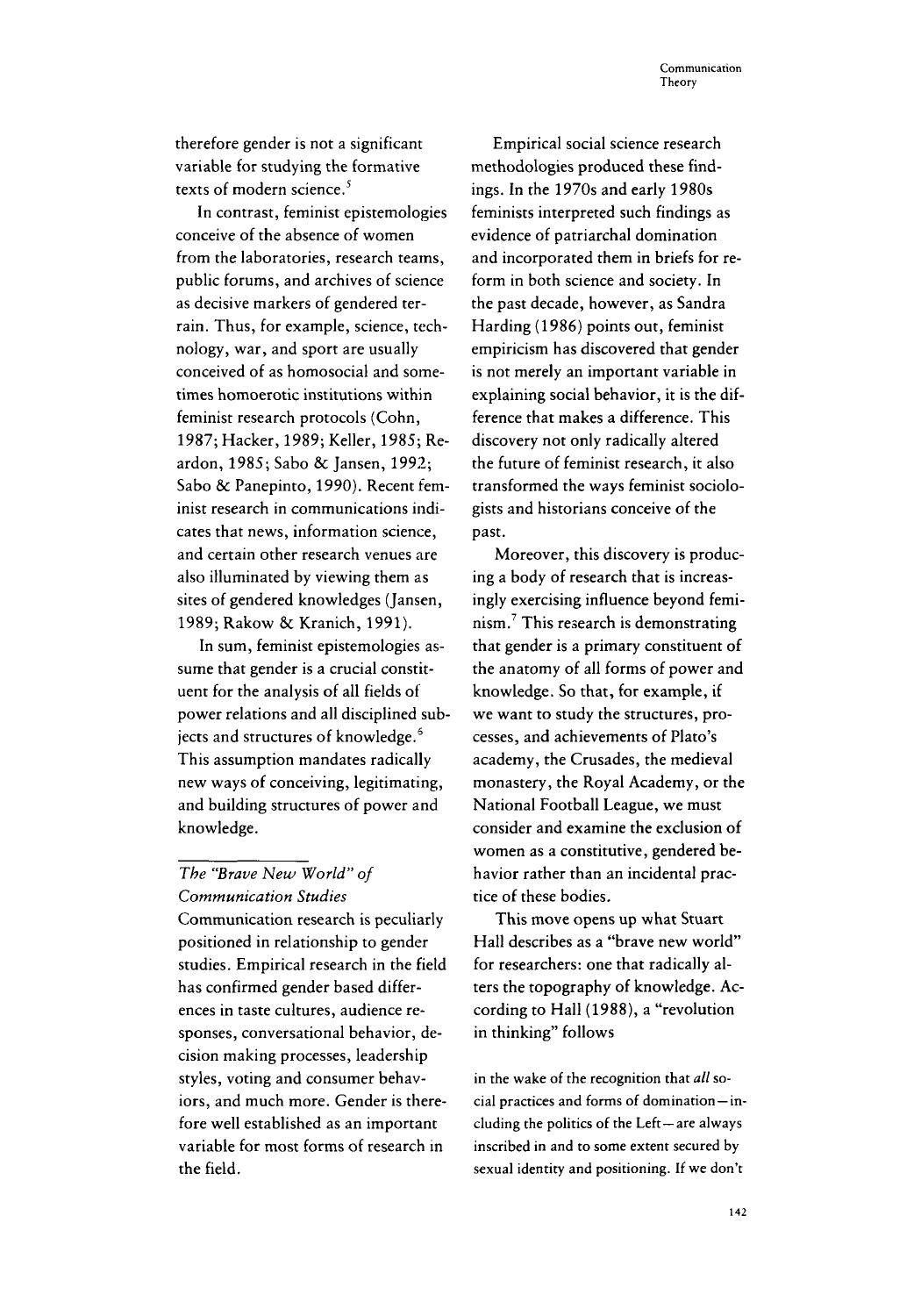attend to how gendered identities are formed and transformed and how they are deployed politically, we simply do not have a language of sufficient explanatory power at our command with which to understand the institutionalisation of power in our society and the secret sources of our resistances to change. (p. 29)

Even the brave enter this world knowing that they must rewrite their personal intellectual histories as well as the histories of their disciplines and that these revisions will significantly transform their investments in the future.

Yet, such reflexive exercises can also secure the grounds for forms of rationality and politics that are no longer situated in the unexamined assumptions of Western structures of gendered knowledge. Thus, for example, they make it possible to uncover and partially repair the gender-based "blindspots" in Foucault's archaeology of knowledge and Habermas's concept of emancipatory communication, and thereby to recraft and amplify the power and resonances of these ideas. Such exercises will, of course, also have less salutary effects. A reflexive history of communication research would probably show that situating the field within the prevailing assumptions of the power-knowledge of "the American century" contributed to cultural imperialism, Cold War ideologies, and replications of gender orders based upon what Rob Connell (1987) calls "hegemonic masculinity." In my judgment, however, the risks and embarrassments we face are far outweighed by the opportunities.

ate redress, in light of the lessons of the new feminist epistemologies as A blindspot that requires immediwell as the work of Derrida (1974, 1976), Foucault (1978), and many others, is the fundamental, even constitutive, error in most current research protocols for empirical research that treats gender as a "variable." This error is produced by the unreflexive practice of importing and replicating the compulsory heterosexuality of the larger culture that forces data into the logics and structures of discrete, binary categories, which reflect hegemonic definitions of masculinity and femininity. One methodological strategy already in use in communication research that has the potential to accommodate this correction is the "sense-making'' approach pioneered by Brenda Dervin (see, for example, Dervin, 1989; Shields & Dervin, 1991).

#### Conclusion

The communication revolution in epistemology has robbed contemporary scholarship of its philosophical innocence and naivete. Developments in politics and the global marketplace have changed the terms, technologies, agendas, and material conditions for the production of knowledge. New structures for securing, testing, and validating knowledge claims recognize location and positioning as pivotal because, as Hall (1988) notes, "This insistence on 'positioning' provides people with co-ordinates, which are specially important in the face of the enormous globalisation and transnational character of many of the processes which now shape their lives" (p. 29). In short, this insistence makes all scholarship more accountable than it was during "the American century."

The communication turn in epistemology also creates extraordinary op-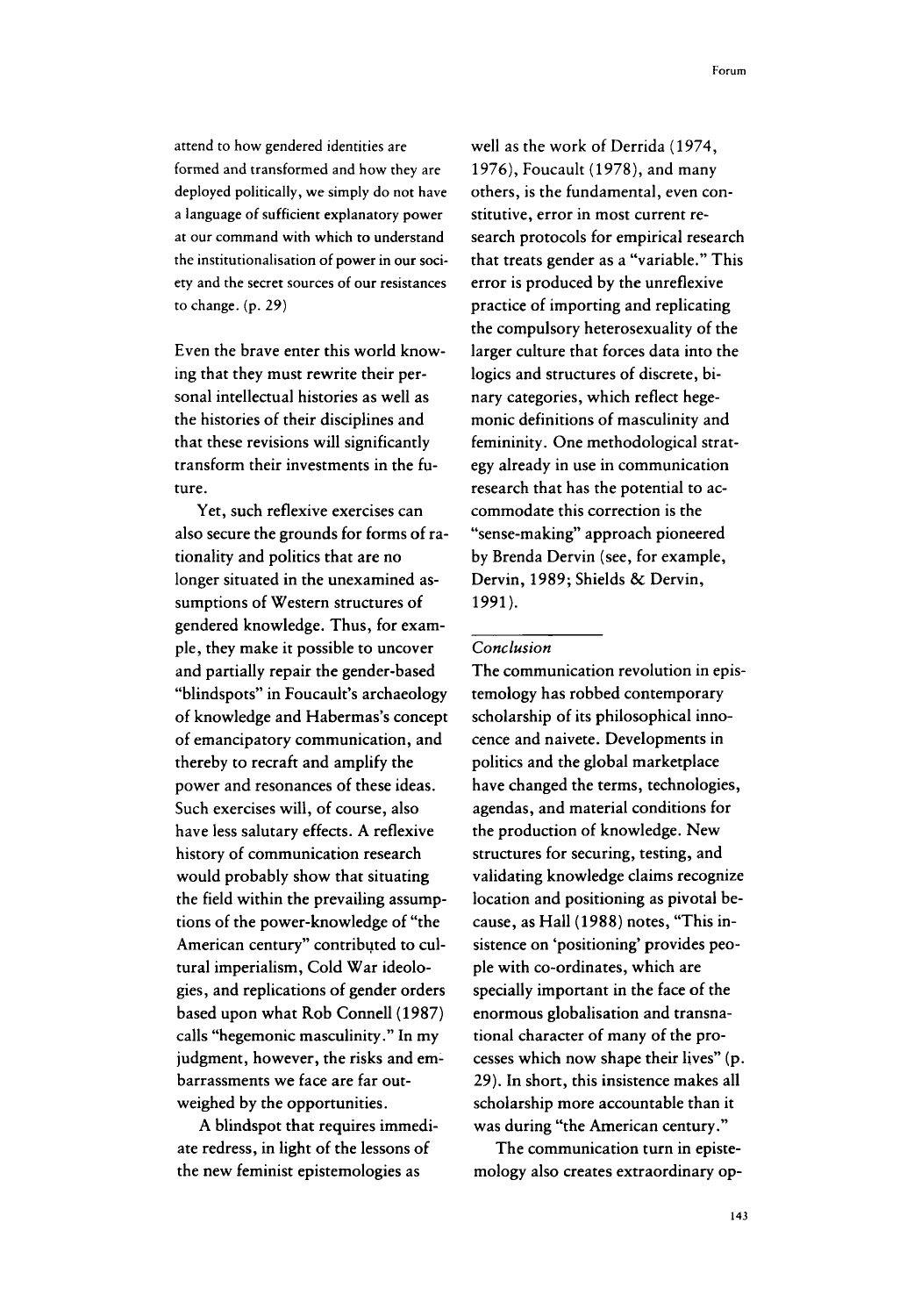portunities for the field of communications. Some of the architects of this revolution are now looking to us to help them map the terrain of the brave new world they have created. Thus, for example, Donna Haraway (1991) sees communication studies as posed on the cutting edge of further developments in the new scholarship. To meet the challenges of this scholarship, we will need to create methodologies with sufficient analytic power to systematically investigate the multiple and multifaceted ways that gendered patterns of communication and gendered distributions of power are variously constructed and replicated in different social institutions and structures of knowledge.

My account has underscored some of the ways that empirical approaches within science and history have *se*cured their vision  $-$  their way of seeing by not seeing gender. It has also identified some of the "blindspots" in some prominent theories of mediation and emancipatory communication. Finally, it has located some of the sources of Euro- and androcentricity in the power-knowledge of the American century, and in the socially situated knowledge that secured the legitimacy of the field of communications.

Poised on the threshold of a brave new world, some of us now regard the shadow histories that these approaches to discovery supported as very promising sites for new discoveries. To effectively develop these sites, however, we need fully equipped conceptual tool boxes. Consequently, we cannot afford to throw the proverbial infant out with the soiled suds. Empirical social science, and the forms of rationality it supports, remain powerful tools for knowing and being in a

world wired together by transnational and global communication and market structures. We need to acknowledge the continued relevance and utility of this form of inquiry as well as its gaps and blindspots.

Positioning communications within the context of the American century gave researchers privileged access to the cultural artifacts and forms of power-knowledge that are currently being reproduced and transformed by global and transnational processes. That these processes are now making the cultural and gendered constituents of that power-knowledge increasingly transparent should not be read as a failure of the empirical project but rather as a delayed affirmation of its critical and self-correcting powers. Documenting the denials that secured the delay is a crucial emancipatory move. Nevertheless, it should not eclipse the fact that the project for empirical study of communication, conceived a half-century ago, has been very productive. Indeed, it has been so successful that it is now undermining its own grounding.

The challenges and opportunities we now face involve rethinking and resituating our conceptions of that past in light of what we now know. Awareness of the gaps in the powerknowledge that secured our field enriches the quest for, and multiplies the paths to, more adequate grounds for "rational" inquiry. **It** also provides more open and responsible templates for situating and adjudicating claims to "objective" knowledge. In sum, this awareness moves us closer to knowing how to craft "faithful accounts of a 'real' world" that can be partially shared, and that are "friendly to earthwide projects of finite freedom, ade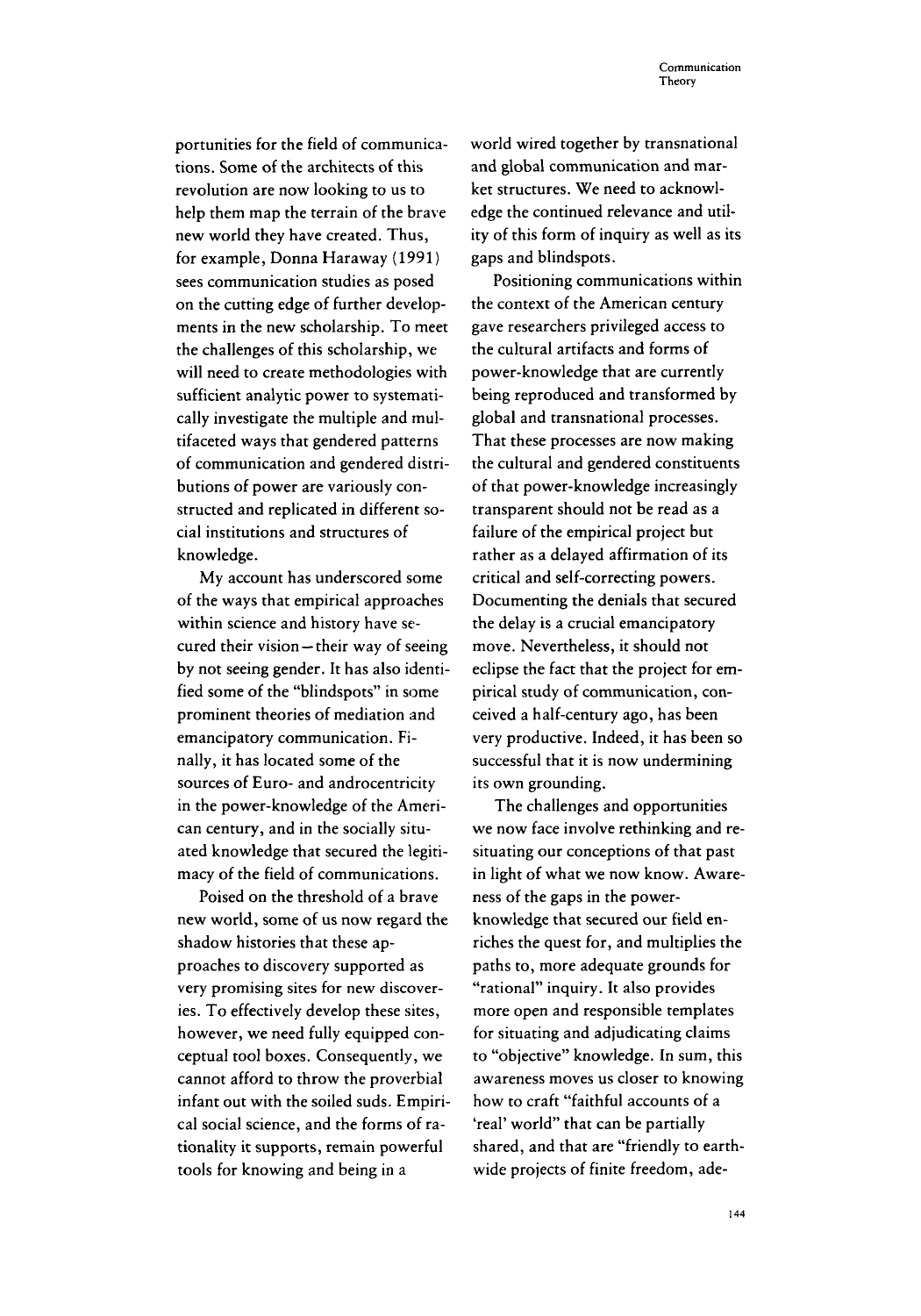quate material abundance, modest meaning in suffering, and limited happiness" (Haraway, **1988,** p. **579).** 

#### Author

Sue Curry Jansen *is associate professor and head of the Communication Studies Department, M uhlenberg College, Allentown, FA* 181 *04. She is author of* Censorship: The Knot that Binds Power and Knowledge *(Oxford University Press,* 1988, 1991), *and of several recent articles on gender, science, and technology.* 

#### Notes

ture is generally attributed to the poet Paul Valery. This ironic characterization of the fu-

treats as a paradigmatic case, from Jorge Luis Borges: "This passage quotes a 'certain Chinese encyclopedia' in which it is written that 'animals are divided into: (a) belonging to the Emperor, (b) embalmed, (c) tame, (d) sucking pigs,  $(e)$  sirens,  $(f)$  fabulous,  $(g)$ stray dogs, (h) included in the present classification, (i) frenzied, (j) innumerable, (k) drawn with a very fine camelhair brush, (1) etcetera, (m) having just broken the water pitcher, (n) that from a long way off look like flies" (cited in Foucault, 1970, p. xv). Foucault borrows the passage, which he

In this respect, it embraces Audre Lorde's (1 984) assertion that "the master's tools will never dismantle the master's house." Because existing structures of knowledge are based upon a dialectical relationship involving domination and subordination, the new feminist epistemologies assume that any strategy that simply adds women's contributions to existing equations will not produce the necessary corrective. Both terms in that equation (masculinity and femininity) are damaged by the exploitive nature of the architecture of the field of power relations in which they are situated. For discussions of this point, see Ferguson (1984) and Connell (1987). For a fast and easily accessible examination of what happens when mainstream models of scholarship attempt to "add women and stir," see Berkin's (1991) "'Dangerous Courtesies' Assault Women's History."

Women are, of course, very amply represented in male discourses. Indeed, the **sur**feit of such representation was, in part, the provocation that led Virginia Woolf to write *A Room of One's Own* (1929).

demonstrate that class is the salient variable of the narrative they construct to explain the working relationship between Boyle and Hooke.

It should be noted that recognition of the ubiquity of gendered knowledges and structures of power does not preclude or marginalize consideration of class, race, ethnicity, and other important social categories. To the contrary, as Connell (1990) points out, his theorization of "hegemonic masculinity" facilitates analyses of social structures in general rather than forcing the researcher to place a priority on class or gender relations. This point requires emphasis because some sociologists (e.g., Mosco, 1991; Shapin, 1991) are, in my judgment, legitimately suspicious of theoretical programs that obscure or deflate the importance of class analysis, particularly at a point in history when large scale redistributions of wealth are taking place in countries like the United States and the United Kingdom-redistributions that are designed to reverse the social benefits of the welfare state.<br> $\frac{7}{1}$  Studies of the processes and products of

the scientific enterprise by feminists such as Bleier (1984), Hacker (1989), Haraway (1989), Hubbard, Henefin, and Fried (1982), Keller (1985), Martin (1987), Rapp (1988), Traweek (1988) and others have demonstrated just how powerful the lens of gender is in examining the social construction of knowledge. So much so that many male sociologists, historians, and philosophers of science without feminist commitments now want a piece of the action. Witness recent developments in the science and technology studies (STS) journal, *Social Epistemology,* as well as inclusion of Keller and Haraway in the programming of the 1991 National Endowment in the Humanities Summer Institute on "Science as Cultural Practice" at Wesleyan University, Middletown, CT. The STS crowd appears to be unaware that male scholars such as R. W. Connell (1987, 1990), Brian Easlea (1983), and Paul Edwards (1985, 1990) have for some time used the concept of gender and feminist theories very effectively in their respective explorations of the sciences and technologies of militarism.

References

Belenky, M. F., Clinchy, B. M., Goldberger, N. R., & Mattuck, J. (1986). *Women's ways of knowing: The devel-*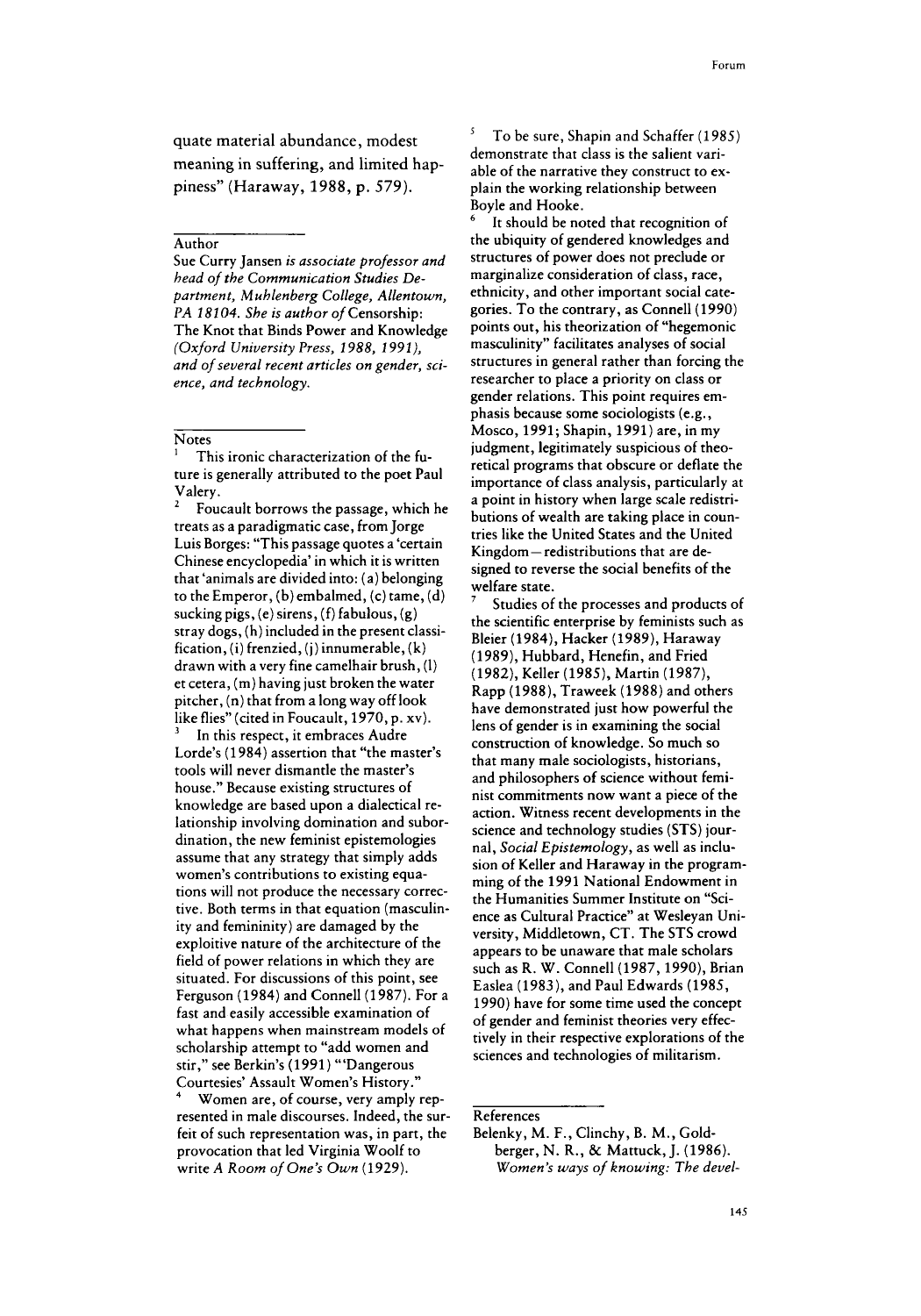*opment of self, voice and mind.* New York: Basic Books.

- Berkin, C. **(1991,** December **11).** Point of view: 'Dangerous courtesies' assault women's history. *The Chronicle of Higher Education,* **A44.**
- *tique of biology and its theories on women.* New York: Pergamon. Bleier, R. **(1984).** *Science and gender: A cri-*
- Bordo, S. **(1986).** The Cartesian masculinization of thought. *Signs,* **11,439-456.**
- Cohn, C. **(1987).** Sex and death in the rational world of defense intellectuals. *Signs,* **12,687-718.**
- black feminist statement. In G. T. Hull, P. B. Scott, & B. Smith (Eds.), *All the women are white, all the blacks are men, but some of us are brave: Black women's studies* (pp. **13-22).** New York: Feminist Press, **1982.**  Combahee River Collective. **(1977).** A
- Connell, R. W. **(1987).** *Genderand power: Society, the person, and sexual politics.*  Palo Alto, CA: Stanford University Press.
- Connell, R. W. **(1990).** The state, gender, and sexual politics. *Theory and Society,*  **19,507-544.**
- Derrida, J. **(1974).** White mythology: Metaphor in the text of philosophy. *New Literary History,* **6, 5-74.**
- Derrida, J. **(1976).** *Ofgrammatology* (G. C. Spivak, Trans.). Baltimore: Johns Hopkins University Press.
- Dervin, B. **(1989,** Summer). Users as research inventions: How research categories perpetuate inequities. *Journal of Communication,* **39(3), 216-232.**
- Easlea, B. **(1983).** *Fathering the unthinkable: Masculinity, scientists, and the nuclear arms race.* London: Pluto Press.
- Edwards, P. N. **(1985).** Border wars: The science and politics of artificial intelligence. *Radical America,* **19(6), 39-50.**
- Edwards, P. N. **(1 990).** The army and the microworld: Computers and the politics of gender identity. *Signs,* 16, **102-127.**
- *against bureaucracy.* Philadelphia: Temple University Press. Ferguson, K. **(1984).** *The feminist case*
- Foucault, M. (1970). The order of things: *An archaeology of the human sciences.*  New York: Vintage Books.
- Foucault, M. **(1977).** *Disciple and punish: The birth of the prison* (A. Sheridan, Trans.). New York: Pantheon.
- Foucault, M. (1978). The history of sexual*ity: Volume I: An introduction* (R. Hurley, Trans.). New York: Pantheon.
- Fraser, N. **(1989).** *Unruly practices:*

*Power, discourse and gender in contemporary social theory.* Minneapolis: University of Minnesota Press.

- *Psychological theory and women's development.* Cambridge, MA: Harvard University Press. Gilligan, C. **(1982).** *In a different voice:*
- Habermas, J. **(1971).** *Knowledge and human interests* (J. J. Shapiro, Trans.). Boston: Beacon Press.
- Habermas, J. **(1981).** Modernity versus postmodernity. *New German Critique,*  **22,3-14.**
- Hacker, S. **(1989).** *Pleasure, power, and technology:* Some *tales of gender, engineering, and the cooperative workplace.* Boston: Unwin & Hyman.
- Hall, S. **(1988,** October). Brave new world. *Marxism Today,* **24-29.**
- Haraway, D. J. **(1988).** Situated knowledges: The science question in feminism and the privilege of partial perspective. *Feminist Studies,* **14,575-599.**
- *Gender, race, and nature in the world of modern science.* New York: Routledge. Haraway, D. J. **(1989).** *Primate visions:*
- Haraway, D. J. **(1991).** *Science as cultural practice.* Presentation for the National Endowment in the Humanities Summer Institute, Wesleyan University, Middletown, CT.
- Harding, S. G. **(1986).** *The science question in feminism.* Ithaca, NY: Cornell University Press.
- *Whose knowledge? Thinking from women's lives.* Ithaca, NY: Cornell University Press. Harding, S. G. **(1991).** *Whose science?*
- Harding, **S.** G. **(1992,** April **22-23).** Presentation for the Humanities Seminar and Women's Professional Group Seminar at Muhlenberg College, Allentown, PA.
- *Building feminist theory: Essays from thequest* (pp. **117-118).** New York: Longman Press. Hartsock, N. **(1981).** Staying alive. In
- Hillman, J. **(1972).** *The myth of analysis: Three essays in archetypal psychology.*  Evanston, IL: Northwestern University Press.
- Hubbard, R., Henefin, M. S., & Fried, B. (Eds.). **(1982).** *Biological woman, the convenient myth: A collection of feminist essays and a comprehensive bibliography.* Cambridge, MA: Schenkman.
- Irigaray, L. **(1980).** The sex which is not one. In E. Marks & I. de Courtivron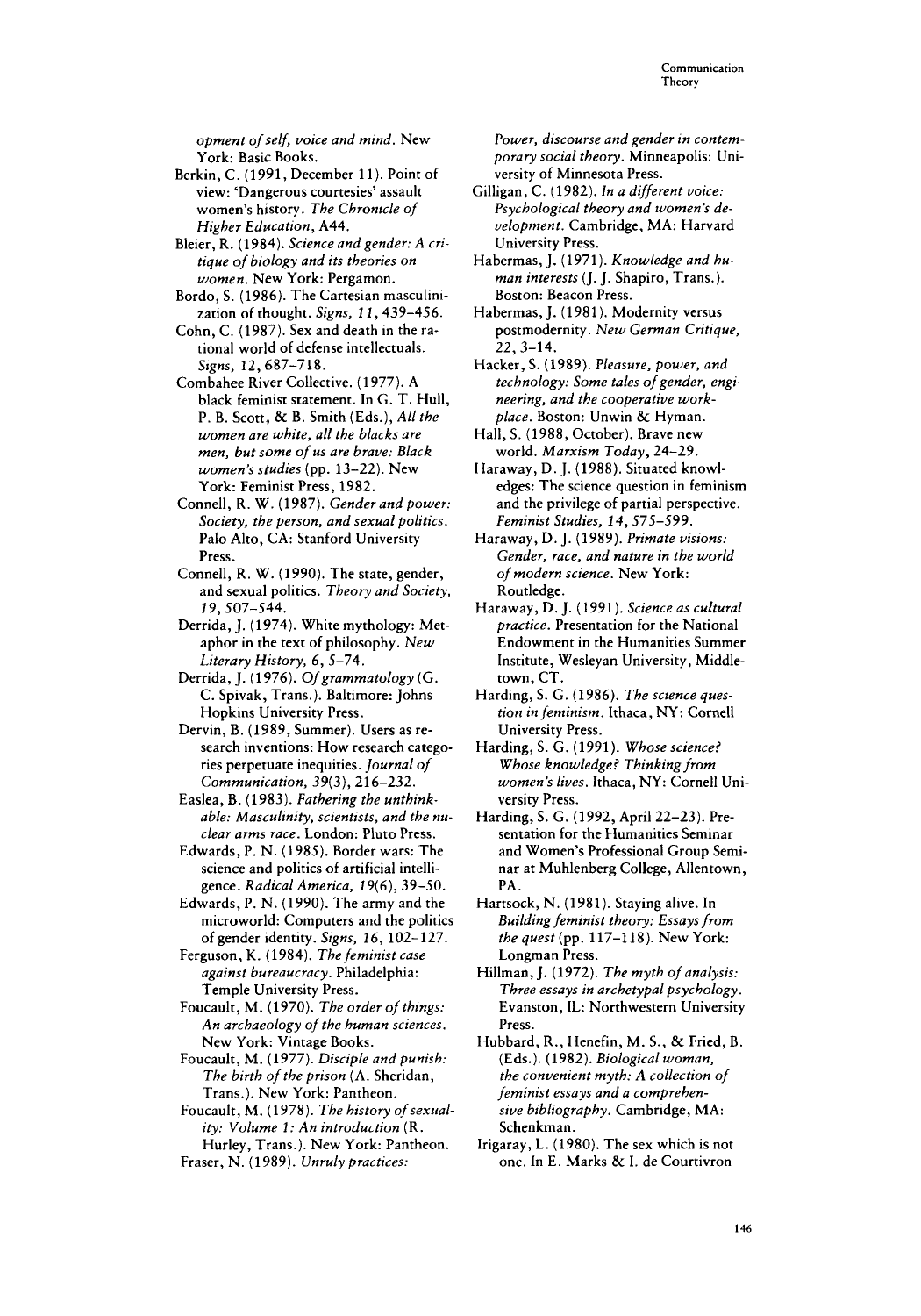(Eds.), *New French femrnisms: An anthology* (pp. **99-106).** Amherst, MA: University of Massachusetts Press.

- Jansen, S. C. (1989, May). Feminist materi*alism: The challenges to dialogicallybased theories of democracy.* Paper presented at the annual meeting of the International Communication Association, San Francisco.
- Jansen, S. C. **(1989,** Summer). Gender and the information society: A socially structure silence. *Journal of Communication,* **39(3), 196-215.**
- Keller, E. F. **(1985).** *Reflections ongender and science.* New Haven, CT: Yale University Press.
- *to follow scientists and engineers through society.* Cambridge: Harvard University Press. Latour, B. **(1987).** *Science in action: How*
- Lorde, A. **(1984).** The master's tools will never dismantle the master's house." In *Sister outsider: Essays and speeches*  (pp. **110-113).** Trumansburg, NY: Crossing Press.
- MacKinnon, C. A. **(1982).** Feminism, marxism, method and the state: An agenda for theory. *Signs,* **7,515-544.**
- Mander, M. S. **(1983).** Communications theory and history. In M. S. Mander (Ed.), *Communications in transition: Issues and debates in current research*  (pp. **7-19).** New York: Praeger.
- Martin, E. **(1987).** *The woman in the body: A cultural analysis of reproduction.* Boston: Beacon Press.
- Merchant, C. (1980). The death of nature: *Women, ecology and the scientific revolution.* New York: Harper & Row.
- Mosco, V. **(1991,** October). *Dinosaurs alive: Toward a political economy of communication.* Presentation at Muhlenberg College, Allentown, PA.
- Noble, D. F. **(1992).** *A world without women: The Christian culture of western science.* New York: Knopf.
- Rakow, L. F., & Kranich, K. **(1991,** Winter). Woman as sign in television news. *Journal of Communication,* **41(1), 8- 23.**
- Rapp, R. **(1988).** Chromosomes and communication: The discourse of genetic counseling. *Medical Anthropology Quarterly, 2,* **121-1 42.**
- Reardon, B. **A. (1985).** *Sexism and the war system.* New York: Teachers College Press.
- Rogers, E. M. **(1989).** Communication: A field of isolated islands of thought. In B. Dervin, L. Grossberg, B. J. O'Keefe,

& E. Wartella (Eds.), *Rethinking communication, Vol. 1* : *Paradigm issues*  (pp. **209-210).** Newbury Park, CA: Sage.

- Rose, H. **(1983).** Hand, brain and heart: A feminist epistemology for the natural sciences. *Signs,* **9, 73-90.**
- Rowbotham, **S. (1 974).** *Hidden from history: Rediscovering women in history from the seventeenth century to the present.* New York: Pantheon.
- Sabo, D. F., & Jansen, S. C. **(1992).** Images of men in sport media: The social reproduction of gender oder. In S. Craig (Ed.), *Men, masculinity, and the media* (pp. **169-184).** Newbury Park, CA: Sage.
- Sabo, D. F., & Panepinto, J. **(1990).** Football ritual and the social reproduction of masculinity. In M. Messner & D. F. Sabo (Eds.), *Sport, men, and thegender order: Critical feminist perspectives*  (pp. **115-126).** Champaign, IL: Human Kinetics Books.
- Sayre, N. **(1975).** *Rosalind Franklin and DNA.* New York: W. W. Norton.
- Searle, J. R. **(1970).** *Speech acts: An essay on the philosophy of language.* Cambridge: Cambridge University Press.
- Shapin, S. **(1991).** *Science as cultural practice.* Presentation for the National Endowment in the Humanities Summer Institute, Wesleyan University, Middletown, CT.
- *than and the air-pump: Hobbes, Boyle, and the experimental life.* Princeton: Princeton University Press. Shapin, S., & Schaffer, S. **(1985).** *Levia-*
- Shields, V., & Dervin, B. **(1991,** May). *Making sense of methodology: On feminist scholarship and sense-making research.* Paper presented at the annual meeting of the International Communication Association, Chicago.
- Smith, D. E. **(1987).** *The everyday world as problematic: A feminist sociology.*  Boston: Northeastern University Press.
- Smith-Rosenberg, C. **(1985).** *Disorderly conduct: Visions of gender in Victorian America.* New York: Knopf.
- *times: The world of high energy physicists.* Cambridge, MA: Harvard University Press. Traweek, S. **(1988).** *Beamtimes and life-*
- Trevor-Roper, H. R. **(1969).** *The European witch-craze of the sixteenth and seventeenth centuries.* New York: Harper & Row.
- *other: Writing postcoloniality and femi-*Trinh, T. M. **(1989).** *Woman, native,*